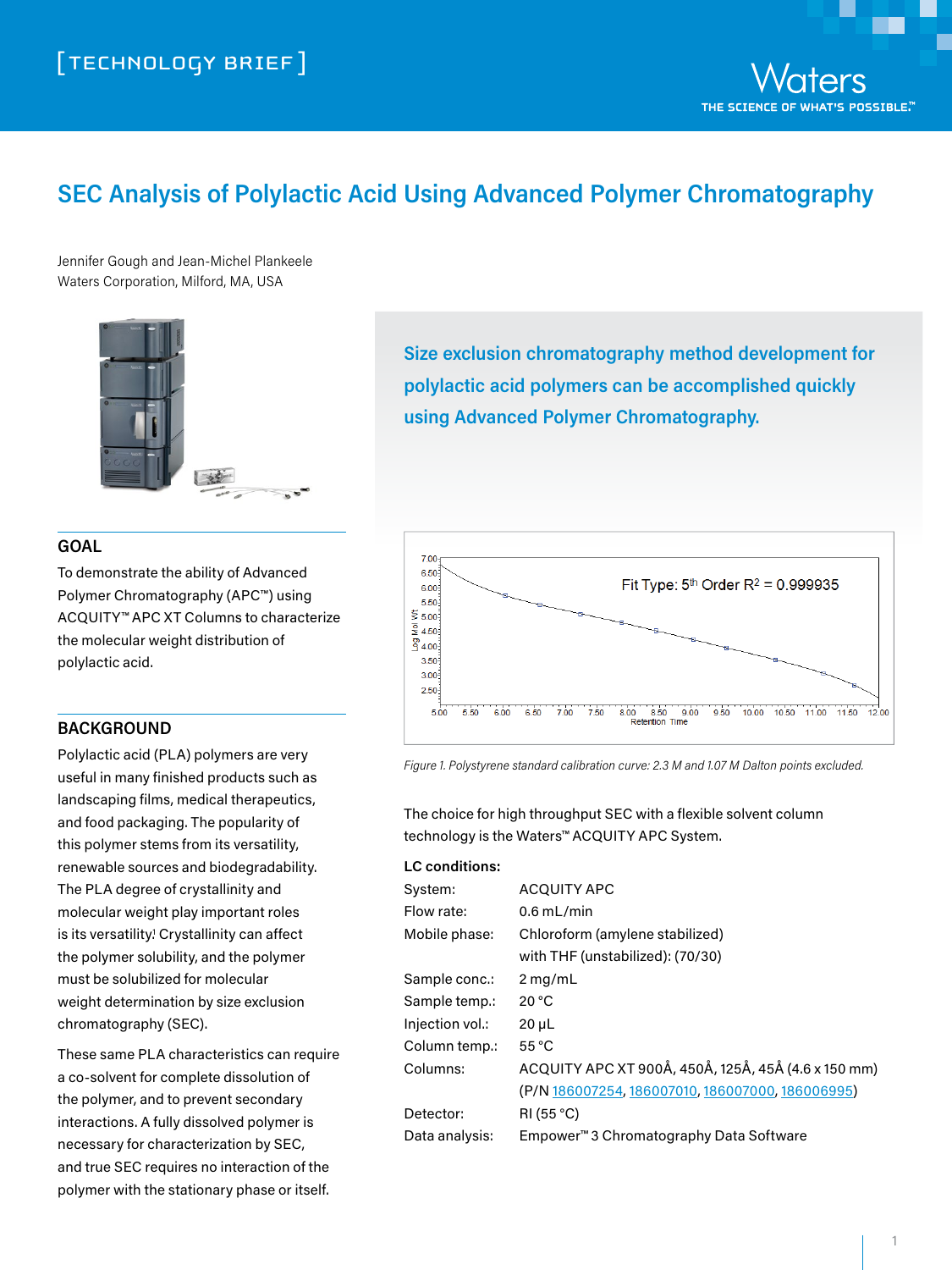# **THE SOLUTION**

The analysis of PLA was completed using the conditions listed; PLA was dissolved in the mobile phase and analyzed with the APC System and ACQUITY APC XT Columns. Various levels of unstabilized tetrahydrofuran (THF) were added to the amylene stabilized chloroform, until the ideal solvent ratio yielded a complete solution of the PLA and no interaction with the column. The robust BEH column technology and APC solvent flexibility enabled optimizing the mobile phase quickly compared to traditional SEC.

The relative calibration curve in Figure 1 was created using narrow molecular weight polystyrene standards from the ACQUITY APC Polystyrene High MW Calibration Kit (P/N [186007541\)](http://www.waters.com/waters/partDetail.htm?partNumber=186007541), and the highest molecular weight standards were excluded as outside the area of interest. The PLA molecular weight values in Table 1, chromatogram (Figure 2) and distribution curve (Figure 3) were obtained through Empower 3 Software with the GPC/SEC option. Table 1 reflects the values in Figure 3. These SEC molecular weight values were key points of interest for polymer analysis: Mn for number average molecular weight, Mw for weight average molecular weight, MP for peak molecular weight, Mz for Z-average molecular weight, and Polydispersity for the ratio of Mw/Mn. The PLA polydispersity index (PDI) value of 2.23 is evidence of a broad molecular weight distribution. A typical polymer PDI is 1 to 3: three being much dispersed and one being mono dispersed.

| Sample (Da)            |        |  |
|------------------------|--------|--|
| Mn                     | 6300   |  |
| Mw                     | 139000 |  |
| <b>MP</b>              | 114000 |  |
| Mz                     | 250000 |  |
| Polydispersity (Mw/Mn) | 2.20   |  |

*Table 1. Molecular weight values for PLA sample.*





*Figure 3. Molecular weight distribution of PLA.*